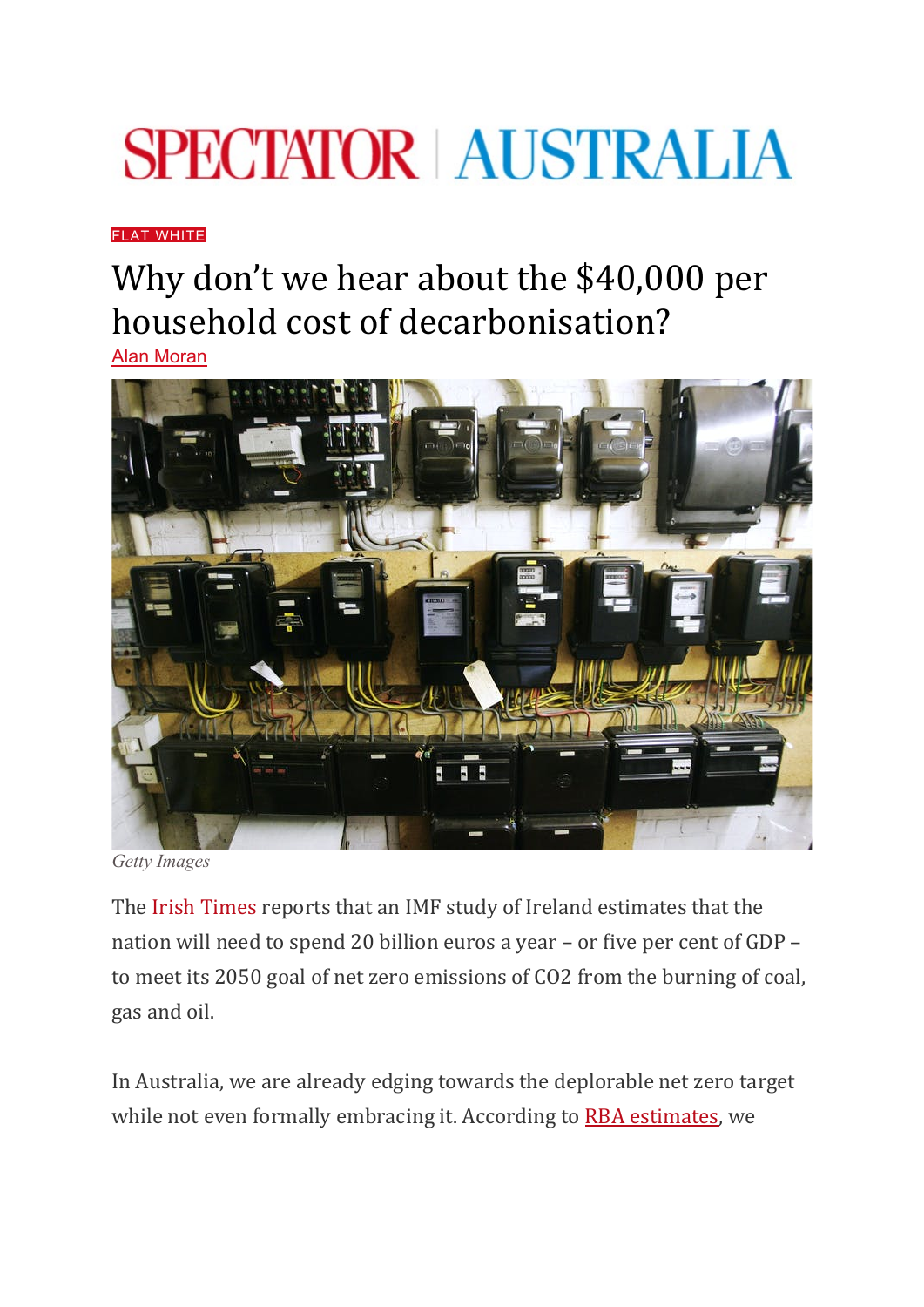spend some \$7 billion a year on large-scale renewables plus \$3 billion a year on rooftop facilities.

Wind and solar facilities cause so much damage to the electricity grid that future installations will need to be controllable by the market manager so that they can be turned off when their operations are threatening stability. Those installing wind and solar are not pleased. However, all of these malinvestments are dependent on government subsidies. Not one cent of the \$10 billion a year Australia spends on new renewable installations would take place without the regulatory and funding advantages that governments provide.

Subsidies directly to the installations are running at some [\\$7 billion](https://35b1ca50-ea91-45c2-825d-3e16b7926e46.filesusr.com/ugd/b6987c_afd260bfd8284f9db5d97d73fe52cedb.pdf) a year (\$4 billion through regulations requiring retailers to incorporate renewable supplies and \$3 billion through direct government support and loans). In addition to this we have a \$17 billion transmission program to accommodate new renewables plus vast sums charged to customers by the market manager to ensure reliability of a national grid made increasingly insecure by fluctuating renewable supplies.

Notwithstanding all the confected guilt conjured up by domestic green activists and subsidy-seekers, Australia per capita spends far more on these economy-strangling policies than other countries.

Moreover, all such measures by Australia and other western nations can have no effect on climate, even on the hypothesis (not corroborated by satellite readings on global temperatures) that this does cause some warming. This is because the western world's actions will be offset by those of developing countries. China already burns over half the world's coal and India, Indonesia and other developing nations are just getting started. Yet, world statesmen engage in naïve wishful thinking, illustrated by Armin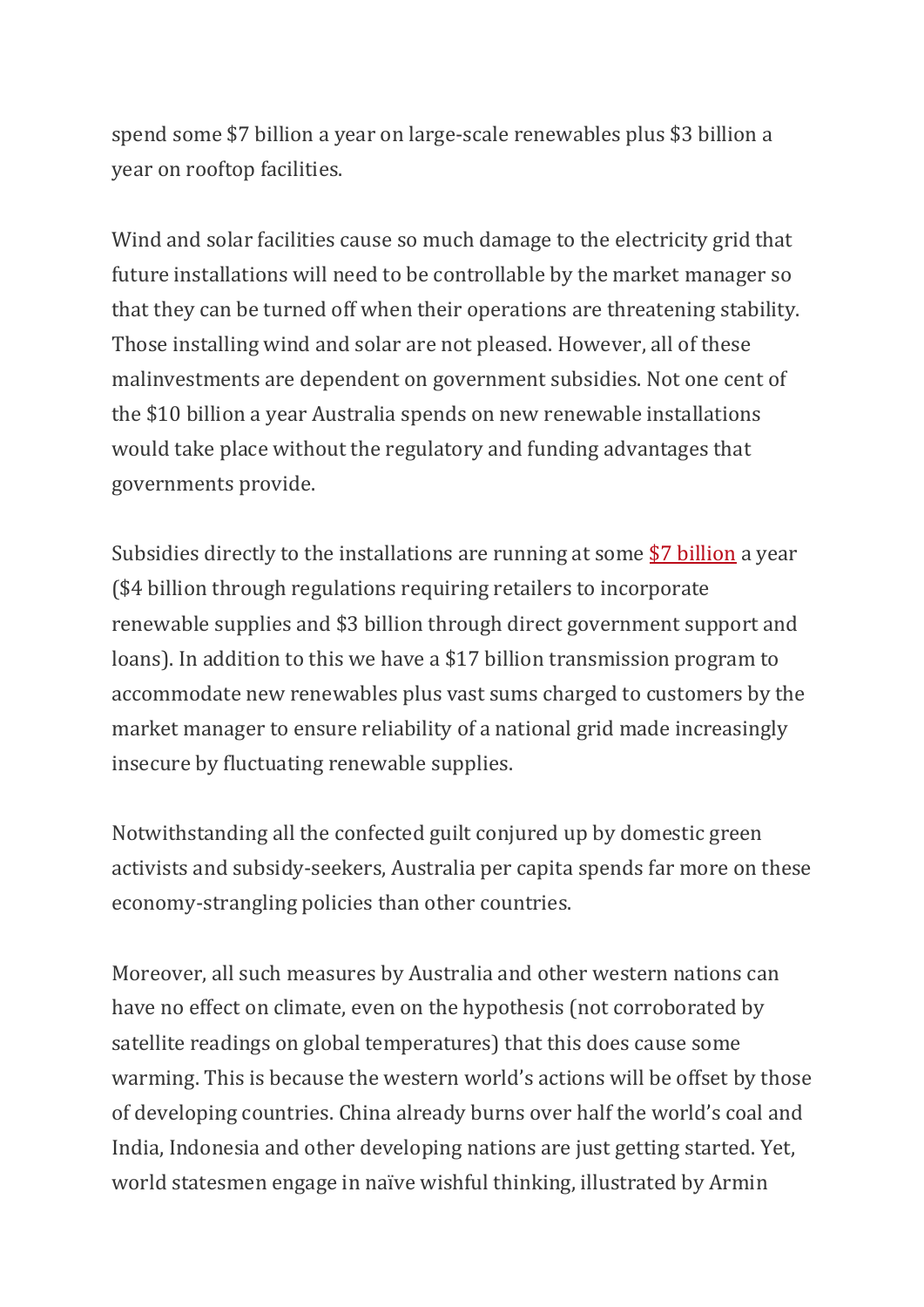Laschet, the heir-apparent to Angela Merkel, who argues we need a softer line on China because, among other things, it is "a partner, particularly in things like fighting climate change."

Meanwhile, we are deliberately reducing competitiveness. Carbon-free electricity adds [costs](https://www.bloomberg.com/news/articles/2021-06-18/the-climate-change-fight-is-adding-to-the-global-inflation-scare?mc_cid=94fb1f90ea&mc_eid=38089d59cb) – 20 per cent to the price of glass and 30 per cent to that of steel.

In Australia, the growth of subsidised renewables has led to a saw-tooth price progression. As these new supplies have been injected into the system, prices have been depressed but following this, the most marginal coal generator will close causing a price surge.



Average electricity price (\$/MWh) NSW, Vic, SA, Qld

The government has claimed low prices in the present year have been brought about by its policies. In May, Energy Minister Angus Taylor crowed about plummeting electricity prices saying cheap energy will make Australians worry less about their electricity bills and, "Since the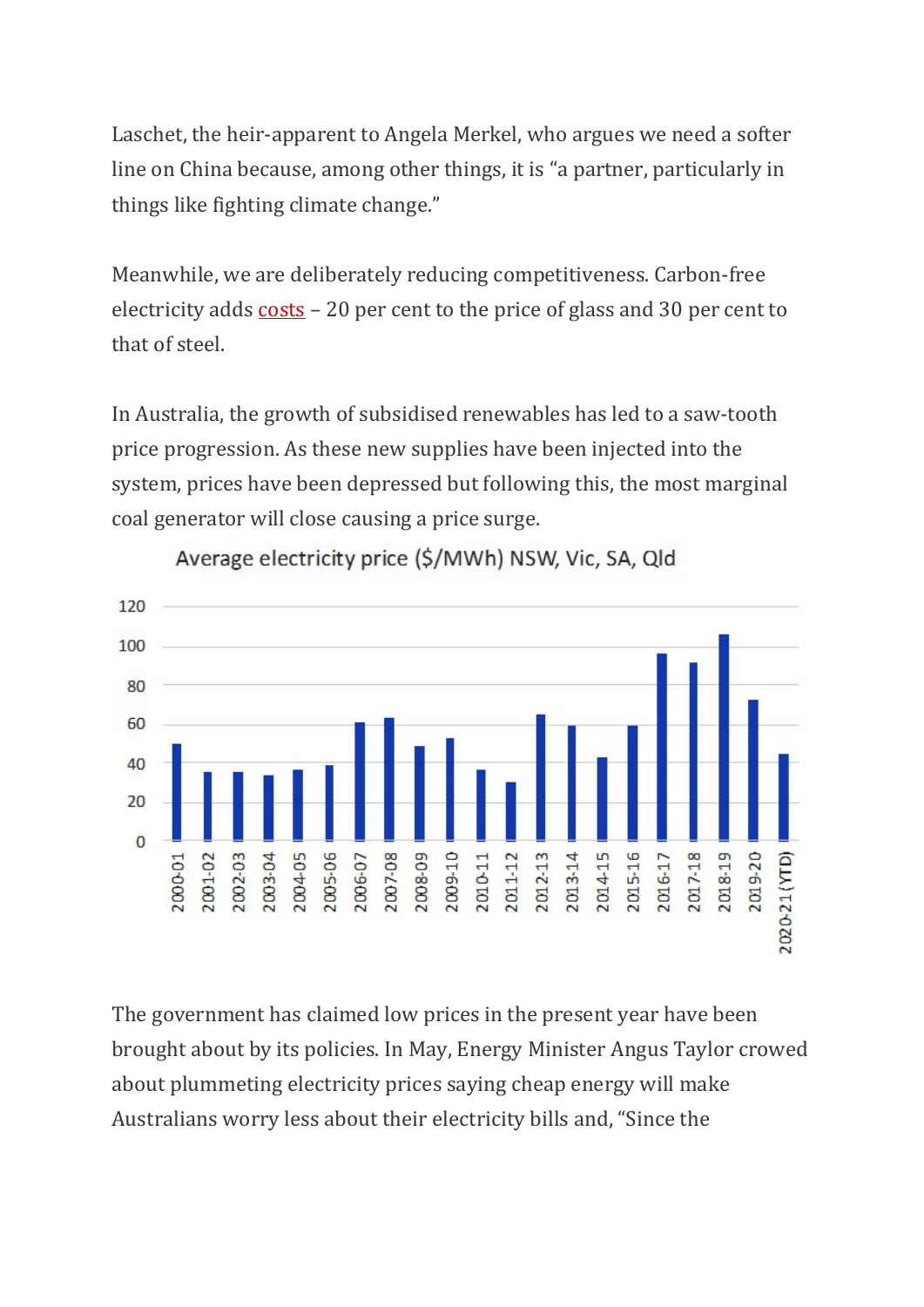introduction of the Big Stick legislation to March this year, there have been 19 straight months of wholesale price reductions on the previous year." 

But depressed demand was the real cause of lower prices at that time. The precarious nature of the market is being progressively worsened as more coal generators are forced out creating risks of supply crises from unanticipated events. The latest of these is the explosion at Queensland's Callide plant and the flooding at Victoria's Yallourn plant and, though the average price for the current year is low, the average price in June was, at \$164 per MWh, higher than any previous annual average price.

All of this has a bearing on the change in the National Party's leadership, which was only partly driven by the Party's wish to see the reinstallation of the nation's "best retail politician". Like previous leadership changes in the Liberal Party, the Nationals' turmoil is part of a struggle between two political camps. On the one hand are those who see alleged human-induced climate change as, in Kevin Rudd's words, "the greatest moral challenge of our times" and an electoral bonus. On the other hand, are those who see warming scares as unfounded and renewable energy subsidies, their supposed antidote, as being an unwarranted cost to the economy and an electoral threat. For the Nationals, the choice is complicated by the "progressive" wing, led by deputy leader David Littleproud, seeking to get landowners a place on the subsidy gravy train.

That said, those voting to reinstall Barnaby Joyce were clearly unimpressed by the Guardian's Essential Poll which found "some 73% of respondents want renewables to replace the ageing coal fleet .. and only 15% think Australia should persist with coal-fired power stations." For National MPs, the most important threat is from climate sceptics (or realists) in One Nation and the Shooters Fishers and Farmers. Moreover, they would recognise that the Essential Poll did not ask people what they are prepared